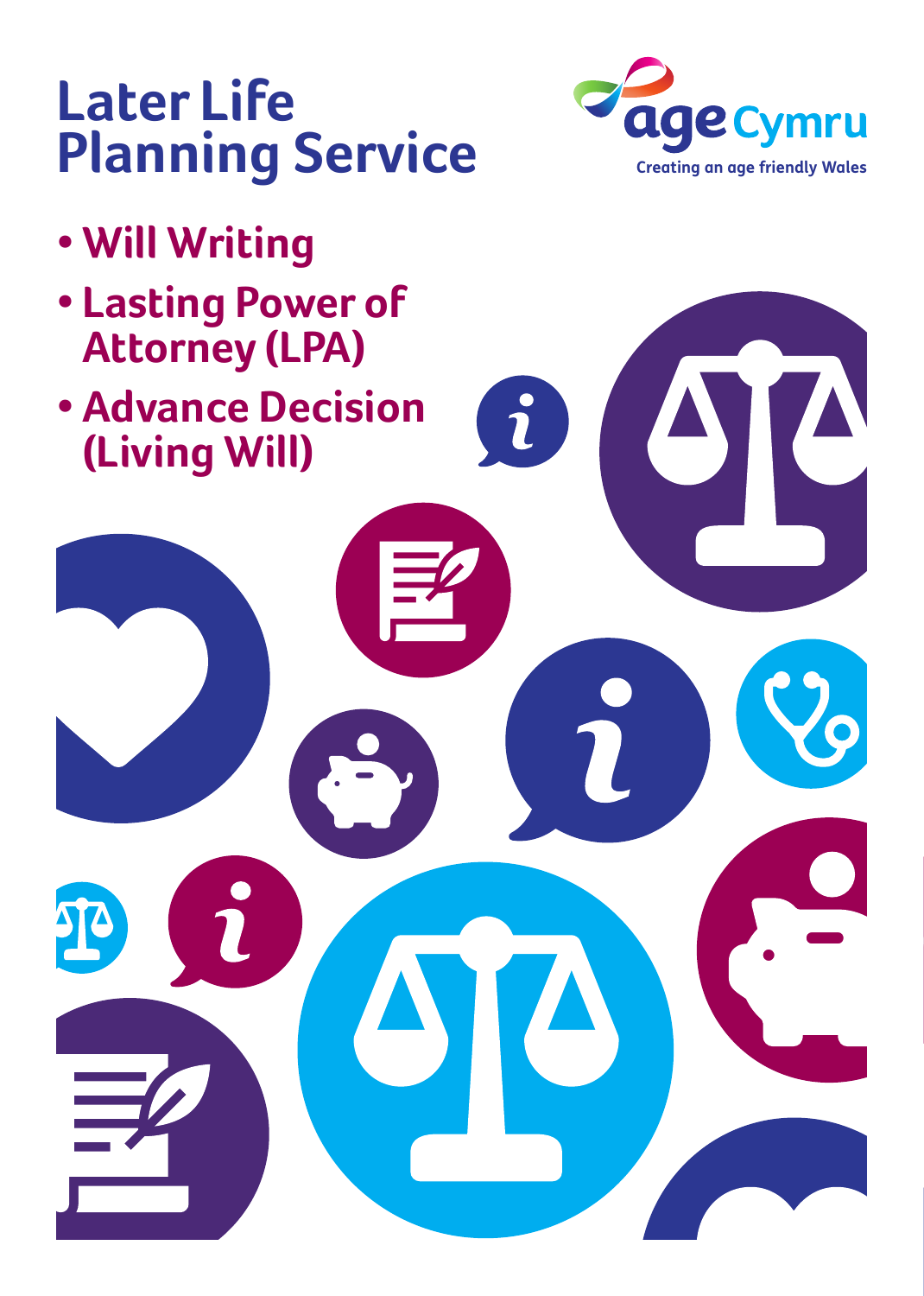### *We are Age Cymru.*

Age Cymru is the national charity for older people in Wales.

We campaign, we research and we fundraise to make sure we build a better life for all older people. We ensure older people's voices are heard, we challenge and change attitudes and we fight discrimination wherever we find it.

We provide a range of national and local services and programmes directly to older people in the community and we ensure the highest standards so you can be assured of consistency and quality wherever you see the Age Cymru name and logo.

Our family includes local Age Cymru partners and national partners, Age NI, Age Scotland and Age UK.

Age Cymru Ground Floor, Mariners House Trident Court, East Moors Road Cardiff CF24 5TD Tel: 029 2043 1555 **www.agecymru.org.uk**

**Follow us on:** 

**f** facebook.com/agecymru **v** twitter.com/agecymru

Age Cymru is a registered charity 1128436. Company limited by guarantee and registered in Wales and England 6837284. Registered office address Ground Floor, Mariners House, Trident Court, East Moors Road, Cardiff CF24 5TD.

Date of publication: February 2020 © Age Cymru 2020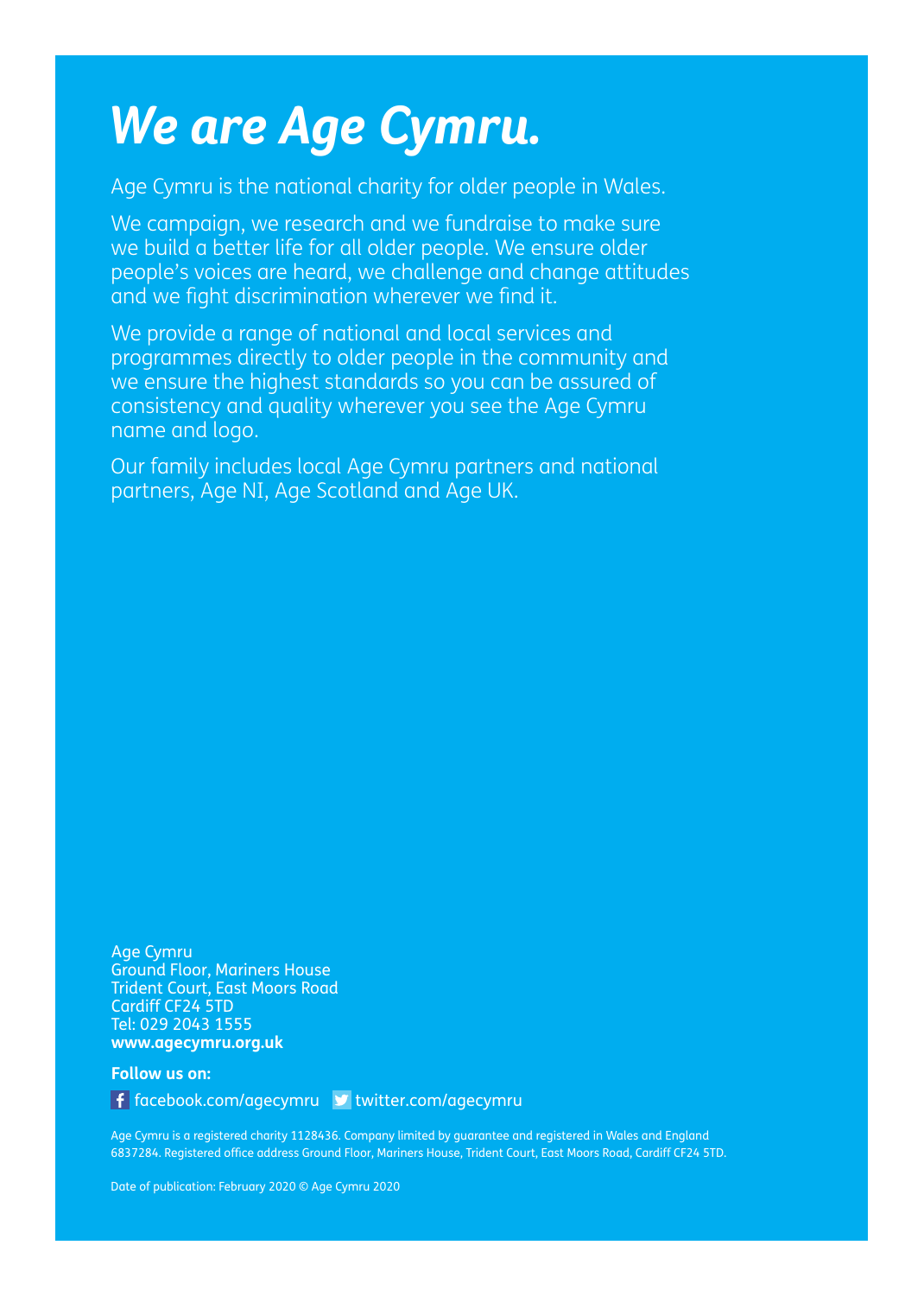# *Later Life Planning*

Providing you with the peace of mind that comes with later life planning. Our Later Life Planning Service can help with the following:

#### Will Writing

Making a Will is the only way to be certain that your wishes will be met after you die. Maybe you haven't got around to it or you've deliberately put it off, but the process can be quite simple.

Page 5

Page 6

#### Lasting Power of Attorney (LPA)

No one has the right to automatically take control of your finances or your care (not even your spouse). They need your authority. A Lasting Power of Attorney (LPA) is a way of giving someone you trust the legal authority to make decisions for you, if either you can't make them yourself or don't want to.

#### Advance Decision (Living Will)

While you have mental capacity, you can make choices about your care. This includes the types of medical treatment you want, or would refuse, if you were unable to make or communicate your own decisions in the future. An Advance Decision (sometimes called a Living Will) is legally binding and health professionals must follow it.

Page 7

#### Safe Document Storage

The original, signed document is the only legally binding version of your Will, so it's important that it's kept safe. We offer a low cost, secure solution for document storage through The National Will Archive.

Page 8

Call the Later Life Planning Team on 029 2043 1555 or email LLP@agecymru.org.uk for more information and an up-to-date price list for all our Later Life Planning Services.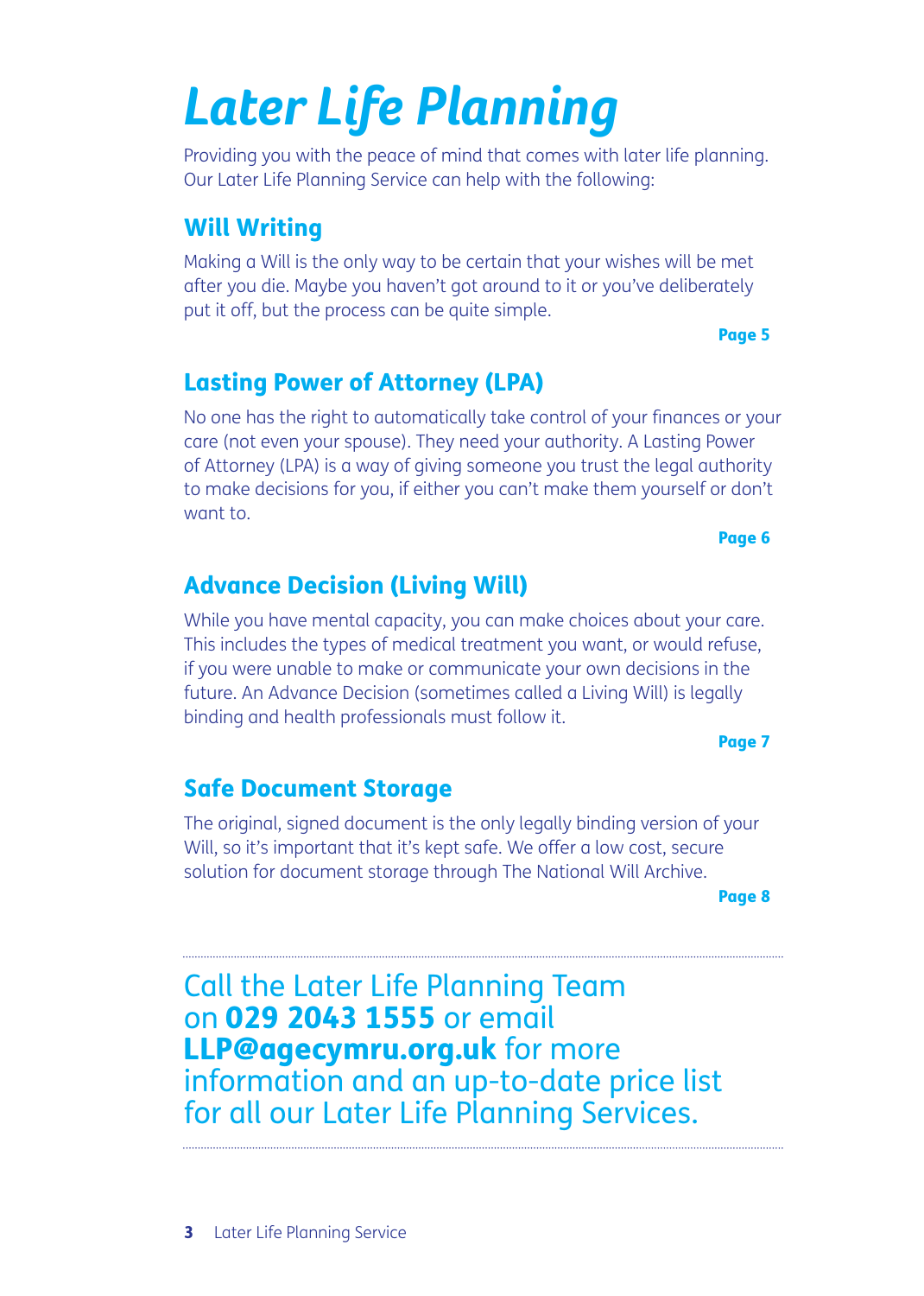*Our Later Life Planning Officers are fully trained and accredited in will writing and estate planning by The College of Will Writing. They hold the Society of Will Writers' Wills and Estate Planning Certificate and are professional members of the Society of Will Writers.*

The Society of Will Writers is the leading self-regulatory body for Professional Estate Planners

- Members adhere to the Society's strict code of practice and complaints procedure.
- Members go through a strict and robust application process.



- Members are required to maintain their training, undergoing a minimum of 24 hours training each year.
- Members can access technical support to ensure they offer the best service to their clients.
- Members hold professional indemnity insurance with a minimal level cover of £2 million.
- Members offer a statutory cooling off period of 14 days in accordance with the Consumer Contract Regulations.

#### You can trust Age Cymru to provide a quality service and ensure your wishes are communicated with empathy and sensitivity.

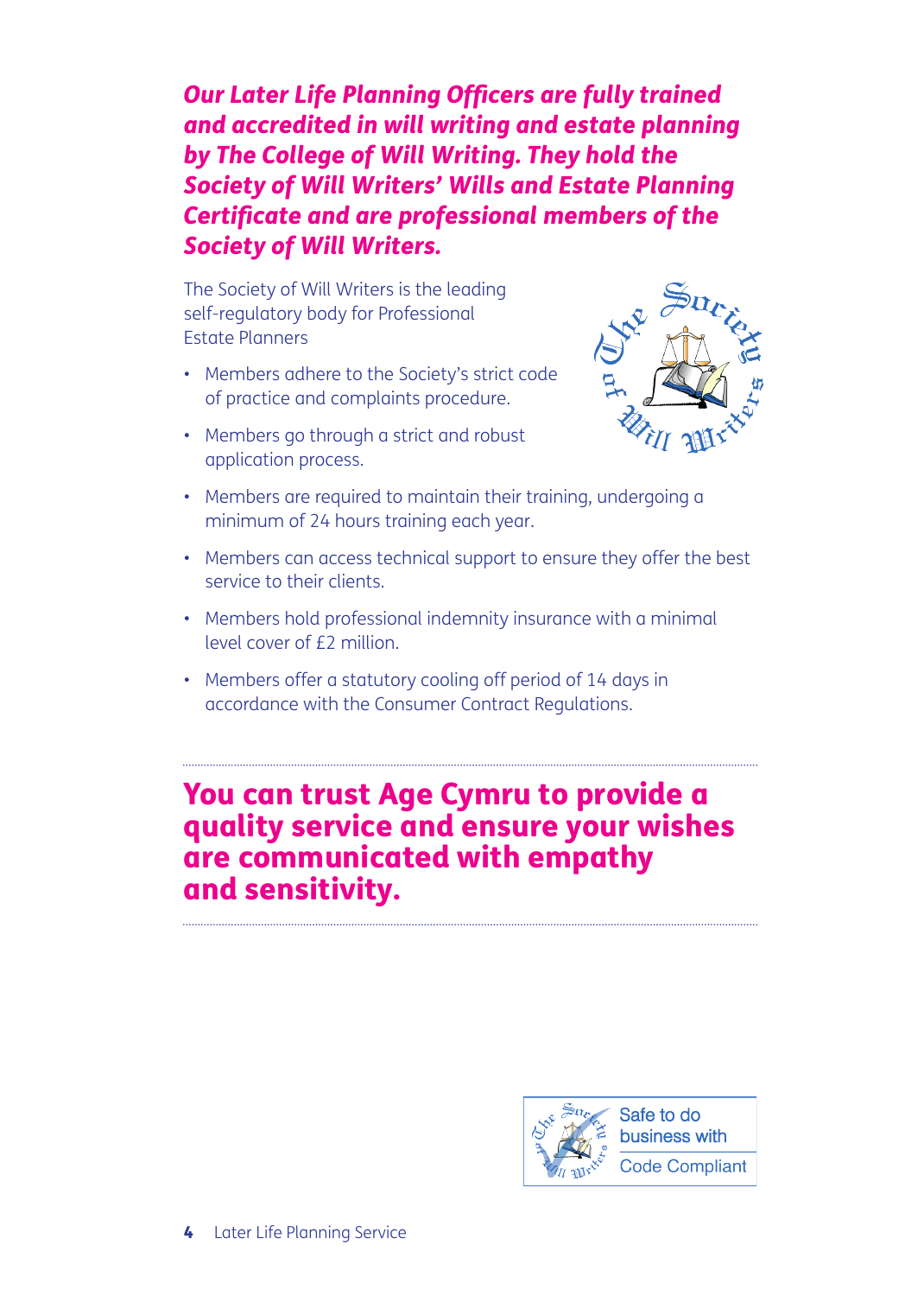# *Will Writing*

#### Why should I make a Will?

Having a Will in place allows your loved ones to sort everything out much more easily after you die. Not having a Will can lead to a lengthy, drawn-out process, during which time your beneficiaries may not be able to draw any money from your estate.

Without a Will, there are certain rules which dictate how the money, property and possessions should be allocated, which may not be what you would want.

If you're married, don't assume your 'other half' will get everything. Other family members may have a claim.

If you're not married but living as a couple, you may be treated as a single person and your surviving partner may get nothing at all.

If you're single you might want your estate divided amongst friends, relatives and charities and in proportions you want.

If you're a parent, you should consider who you would like to look after your children in the event of your death. A Will that nominates guardians is invaluable in such cases. If you haven't expressed your wishes, the Court will decide on the future of your children and this may not be what you or your children would have wished.

It's also worth bearing in mind that unmarried partners cannot inherit from each other unless there is a Will in place and any wishes for your children may not be carried out. It is also important that if you re-marry or circumstances change, you change your Will accordingly.

### Having a Will can ensure there are no arguments and disputes at a time when your family should be grieving and dealing with the loss of a loved one.

The Society of Will Writers advises reviewing your Will every 3-5 years to take into account changes in circumstances.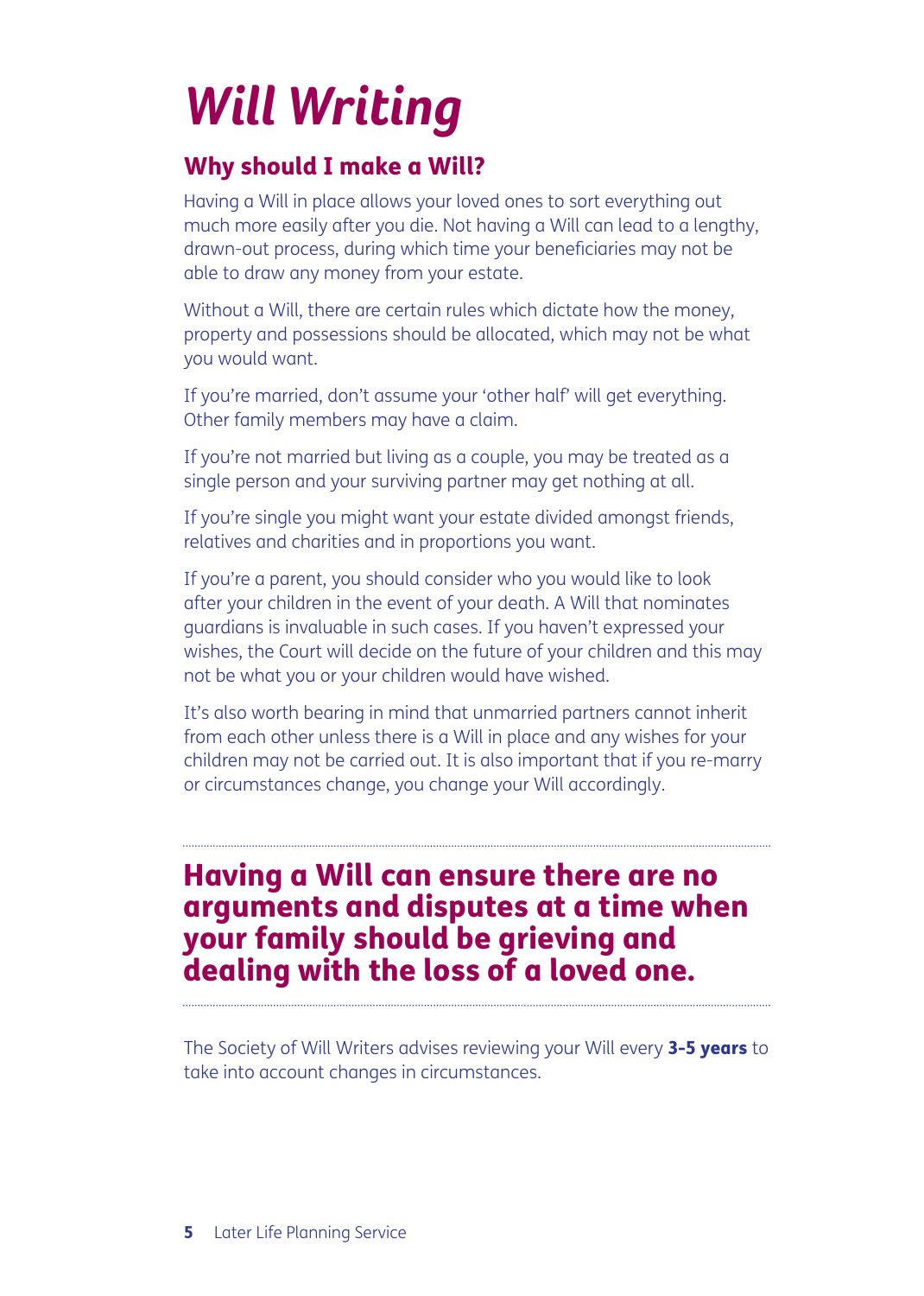## *Lasting Power of Attorney (LPA)*

#### What is a Lasting Power of Attorney?

This is a legal document that allows you to appoint one or more people to help you make decisions or to make decisions on your behalf when you are no longer able. This prevents a stranger, or someone you may not trust, from having any power over decisions concerning your welfare.

Don't assume your next of kin can make important decisions on your behalf. No-one can make these decisions unless they have been legally authorised to do so.

Don't wait until you are frail or in ill health. Anyone over the age of 18 who has full mental capacity can have an LPA. You might lose your ability to make decisions due to an accident, being in a coma or mental illness. If you lose capacity, it will be too late to get an LPA.

It's not easy to think about a time when you're no longer able to make your own decisions. But if that time comes, having an LPA can make life that bit easier and reduce the stress and anxiety on you and your family.

There are two types of LPA: one for **health and care** and one for financial decisions.

- The LPA for health and care can only be used if you lose mental capacity. This can include; making decisions on where you should live, your medical care, what you should eat, who you should have contact with and what kind of social activities you should take part in.
- The LPA for financial decisions can be used immediately after it's been registered. This can include; paying bills, paying the mortgage, arranging repairs to your home or selling your home.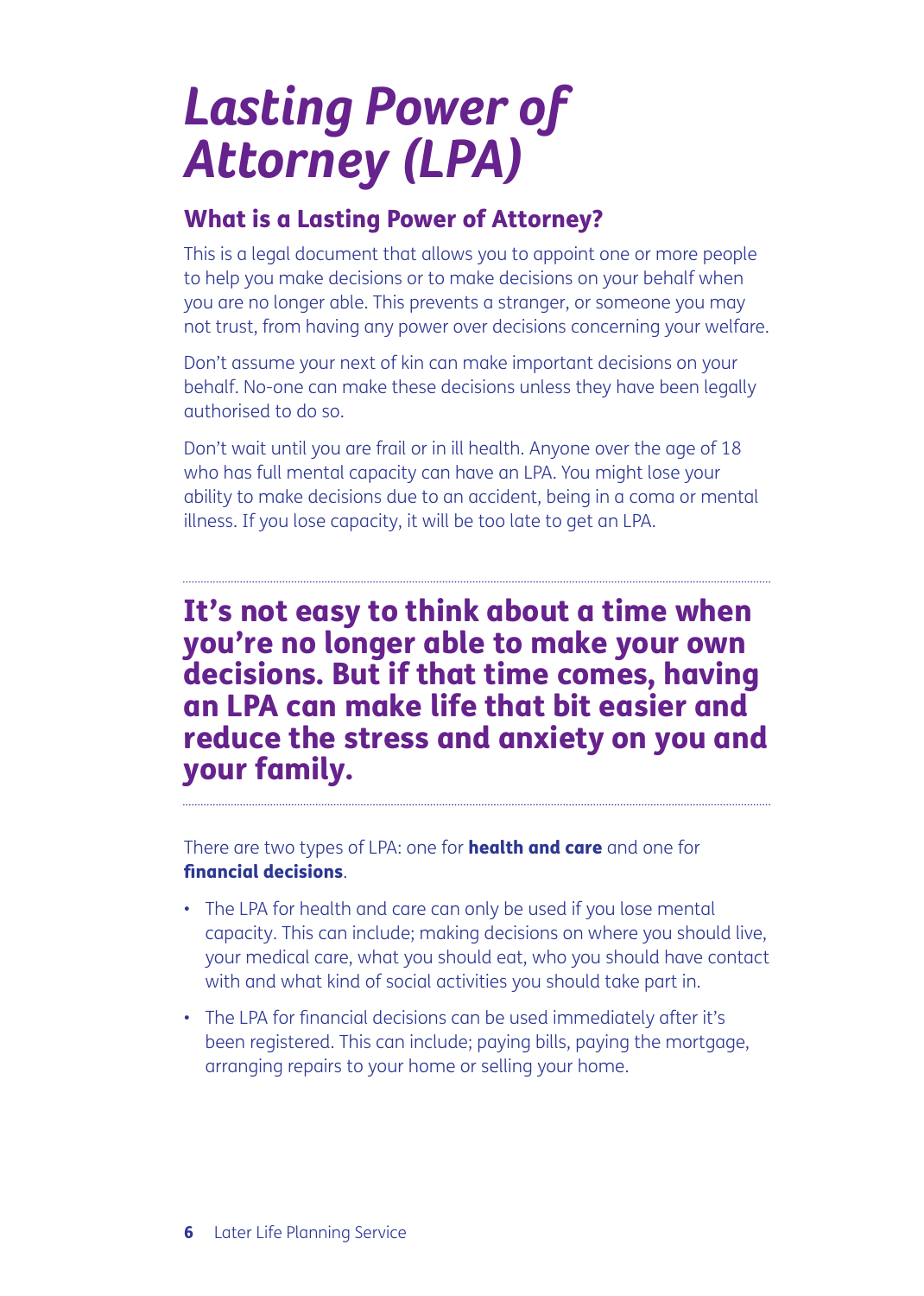### *Advance Decision (Living Will)*

#### What is an Advance Decision or Living Will?

An Advance Decision or Living Will is a decision you can make now to refuse a specific type of treatment at some time in the future.

It lets your carers and health professionals know your wishes about refusing treatment and would only become relevant if you're unable to make or communicate those decisions yourself.

You should regularly review your Advance Decision to ensure it continues to reflect your views. Your particular circumstances and state of health may influence how frequently you do this. Regularly reviewing it helps the doctor providing treatment feel confident you have not changed your mind since making it.

You can change an Advance Decision at any time while you have mental capacity to do so.

Call the Later Life Planning Team on 029 2043 1555 or email LLP@agecymru.org.uk for more information and an up-to-date price list for all our Later Life Planning Services.